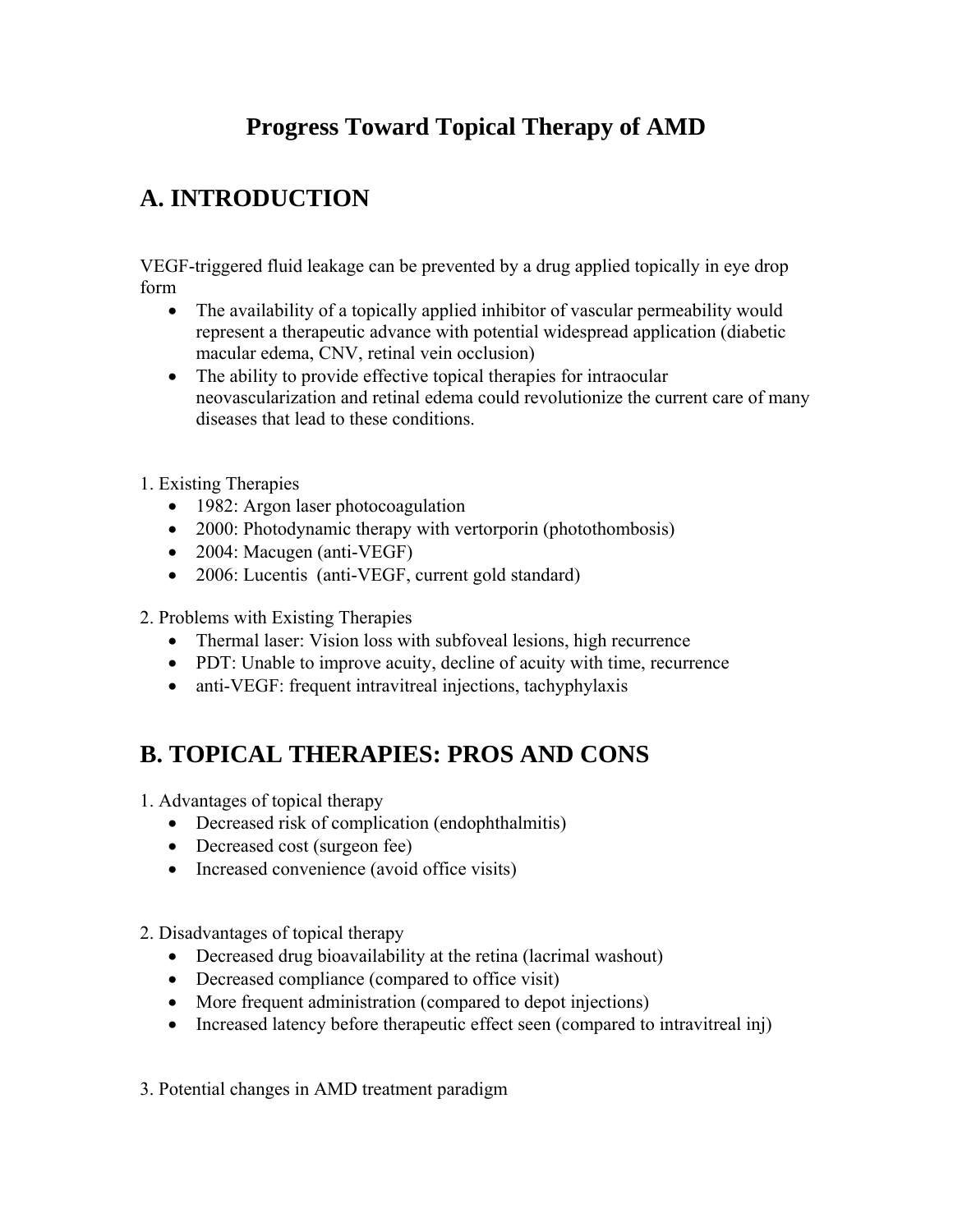- Prophylactic therapy: at-risk populations
- Contingency therapy: start therapy first, then get retinal consult
- Optometric Co-management: few intravitreal injections first, then topical maintenance tx

## **C. THE PIPELINE**

Almost without exception, every ophthalmic drug either currently available or under development for the treatment of AMD began life as a cancer therapy.

Neovascular AMD: beneficiary of research into antiangiogenic cancer therapies over the past 25 years.

Geographic atrophy: key feature is apotosis of RPE. Research into regulators of apotosis have yielded clues to how to help promote cell survival, and lead to the development of drugs that may slow the progression of GA.

#### 1. adPEDF.11

- Genetic therapy, intravitreal injection
- DNA for pigment epithelial derived factor delivered using adenoviral vector
- Phase 1 clinical trials no serious adverse events. Single intravitreal injection provides several months of antiangiogenic activity

#### 2. Bevasiranib

- siRNA, intravitreal injection
- downregulates the production of certain proteins by degradation of specific mRNA. Synthetic, double-stranded RNA with nucleic acid sequences homologous to the targeted single-stranded mRNA within the cell is introduced into the cell, the targeted mRNA can be destroyed
- siRNAs targeting the mRNA specific to the genes that encode for the production of VEGF protein
- Phase 2 trial: CARE study marginal improvement in vision and lesion size over natural history based on TAP study data.
- Treatment does not effect VEGF already in the eye at the time of treatment, it only prevents production of new VEGF. Therefore it needs to be used in conjunction with an anti-VEGF drug
- Phase 3 trial: COBALT administer bevasiranib every 8 or 12 weeks following 3 monthly injections of Lucentis

#### 3. AGN211745

- siRNA, intravitreal injection
- targets mRNA for VEGFR-1 (transmembrane endothelial VEGF tyrosine kinase receptors)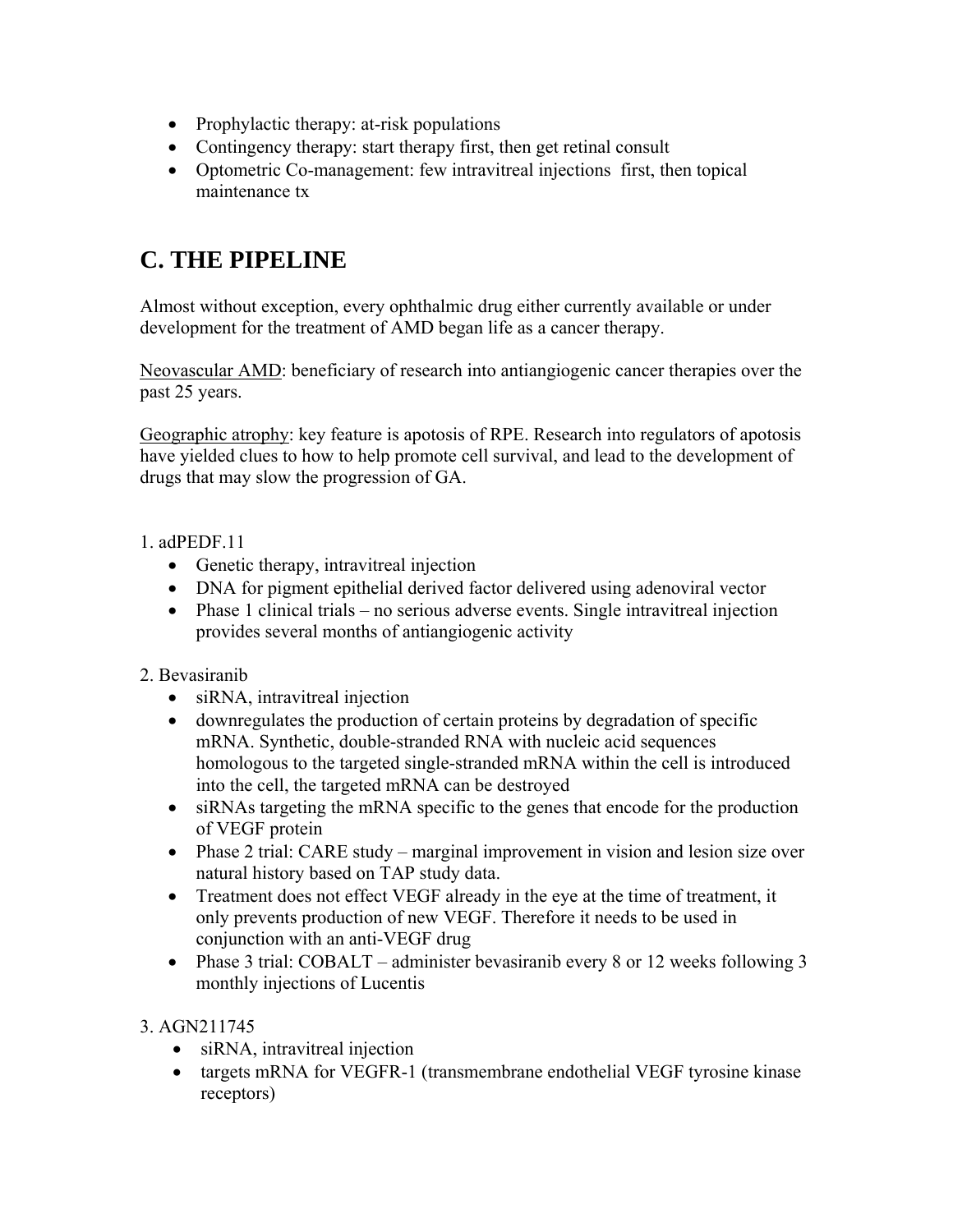- Phase 1 study found single intravitreal injection to be safe and well-tolerated
- Phase 2 study is currently enrolling

### 4. Zybrestat

- Vascular disrupting agent, topical
- No clinical trials
- 2 animal studies with topical delivery (rabbits, primates)
- one human IV administered study for myopic macular degeneration

## 5. Sirolimus

- Multiple mechanisms of action, subconj or intravitreal injection, oral
- Alters cell growth and metabolism. Transplant rejection coronary stents
- downregulates Hypoxia-inducible Factor 1-altha (HIF-1a). Decreases VEGF production
- Phase 1 trial: Ongoing. subconj or intravitreal injection
- Phase 2 trial : Enrolling. Oral administration

## 6. ATG003

- nAChR antagonist (mecamylamine), topical
- cholinergic angiogenesis: stimulation of nAChR in the vasculature stimulates angiogenesis
- mecamylamine: Noncompetitive nicotinic acetylcholine receptor antagonist. Used to treat high blood pressure (INVERSINE)
- Phase 1 trial: good ocular tolerability and lack of serious adverse events
- Phase 2 trial: Ongoing

7. Avastin and Lucentis

- Lucentis is a humanized anti-VEGF antibody fragment that inhibits VEGF activity by competitively binding with VEGF
- Lucentis (ranibizumab) is derived from Avastin (bevacizumab), a full-length humanized monoclonal antibody against VEGF.

8. Macugen

- Pegaptanib is an aptamer, an oligonucleotide (short strands of RNA) that assumes a specific three-dimensional shape to facilitate high- affinity binding to specific target molecules.
- Pegaptanib is a selective vascular endothelial growth factor (VEGF) antagonist that binds to extracellular VEGF-165, which is thought to be the primary isoform in ocular neovascularization. Pegaptanib binds to VEGF165, thereby inhibiting VEGF165 binding to its VEGF receptors.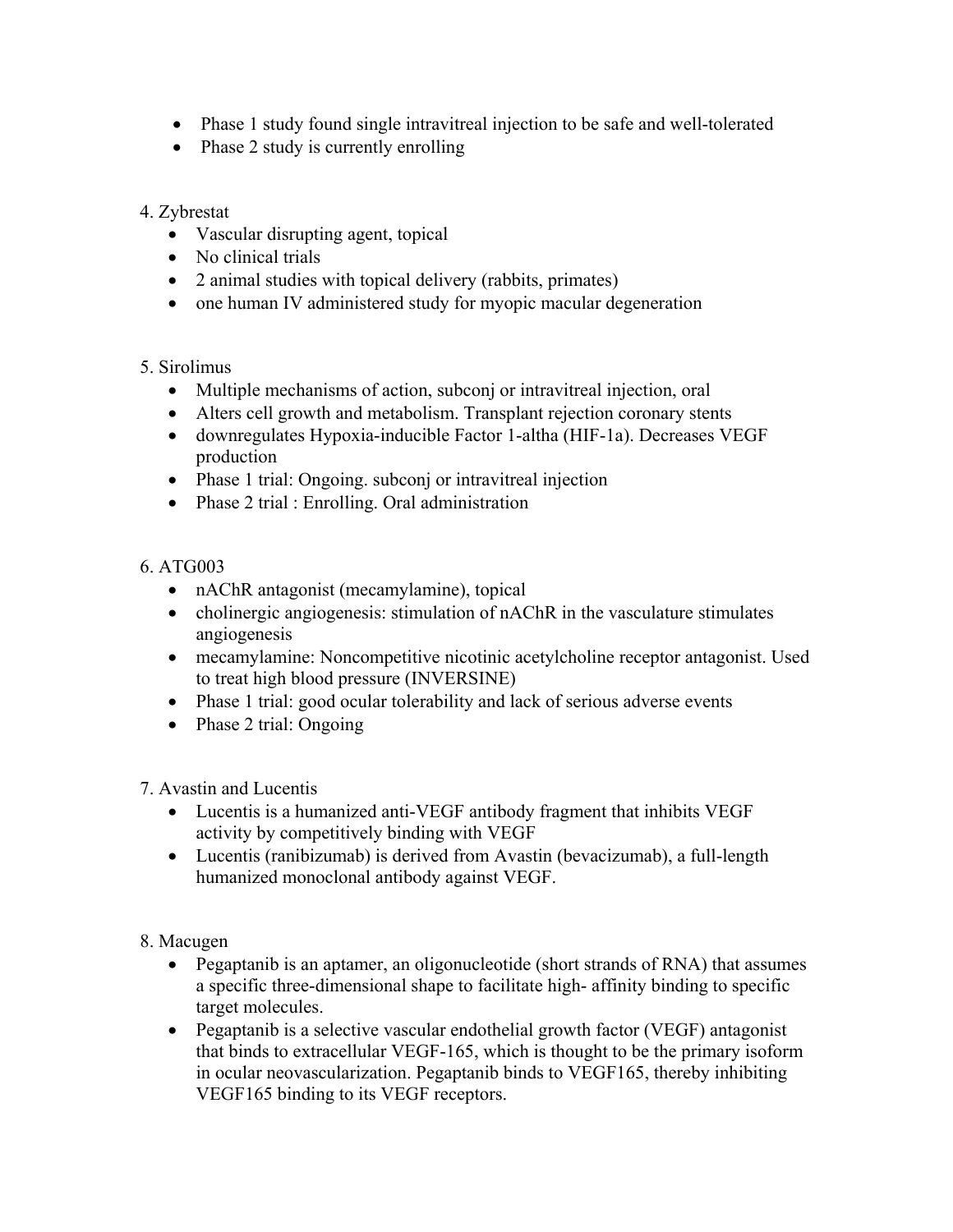- In humans, there are at least five subtypes or isoforms of VEGF. Pegaptanib has no effect on other variants of VEGF (ie VEGF-121)
- 9. VEGF Trap
	- receptor decoy, intravitreal injection
	- targets VEGF with higher affinity than any other currently available anti-VEGF agents
	- Unlike other currently available anti-VEGF drugs that only target VEGF-A, VEGF Trap targets all members of the VEGF family (A, B, C, D, PlGF-1, PlGF-2)
	- Phase 1 study: CLEAR-IT-1. No adverse events. At 6 weeks VA stable or improved in 95% of the patients, CNV shrinkage, OCT thickness decrease.
	- Phase 2 study: CLEAR-IT-2: Five different tx regimens (monthly and quarterly). No statistically significant difference noted. Completion in 2010.
	- Phase 3 study: Large head-to-head, non-inferiority trial with Lucentis

## 10. Vatalanib

- Tyrosine kinase, oral
- multi-VEGF receptor inhibitor that binds to the intracellular kinase domain of all three VEGF receptors (VEGFR-1, 2 ,3)
- Phase 1-2 trial: combo-therapy with either PDT or Lucentis currently under way. No results publically reported.

## 11. Pazopanib

- Tyrosine kinase, topical
- Phase 2 trial: began enrolment in March 2007

## 12. TG101095

- Tyrosine kinase, topical
- Specifically targets VEGFR-2 (transmembrane endothelial VEGF tyrosine kinase receptors)
- Animal studies only

## 13. TG100801

- Tyrosine kinase, topical
- Phase 1 trial completed: safe and well-tolerated BID x 14 days
- Phase 2a: underway

14. AL-39324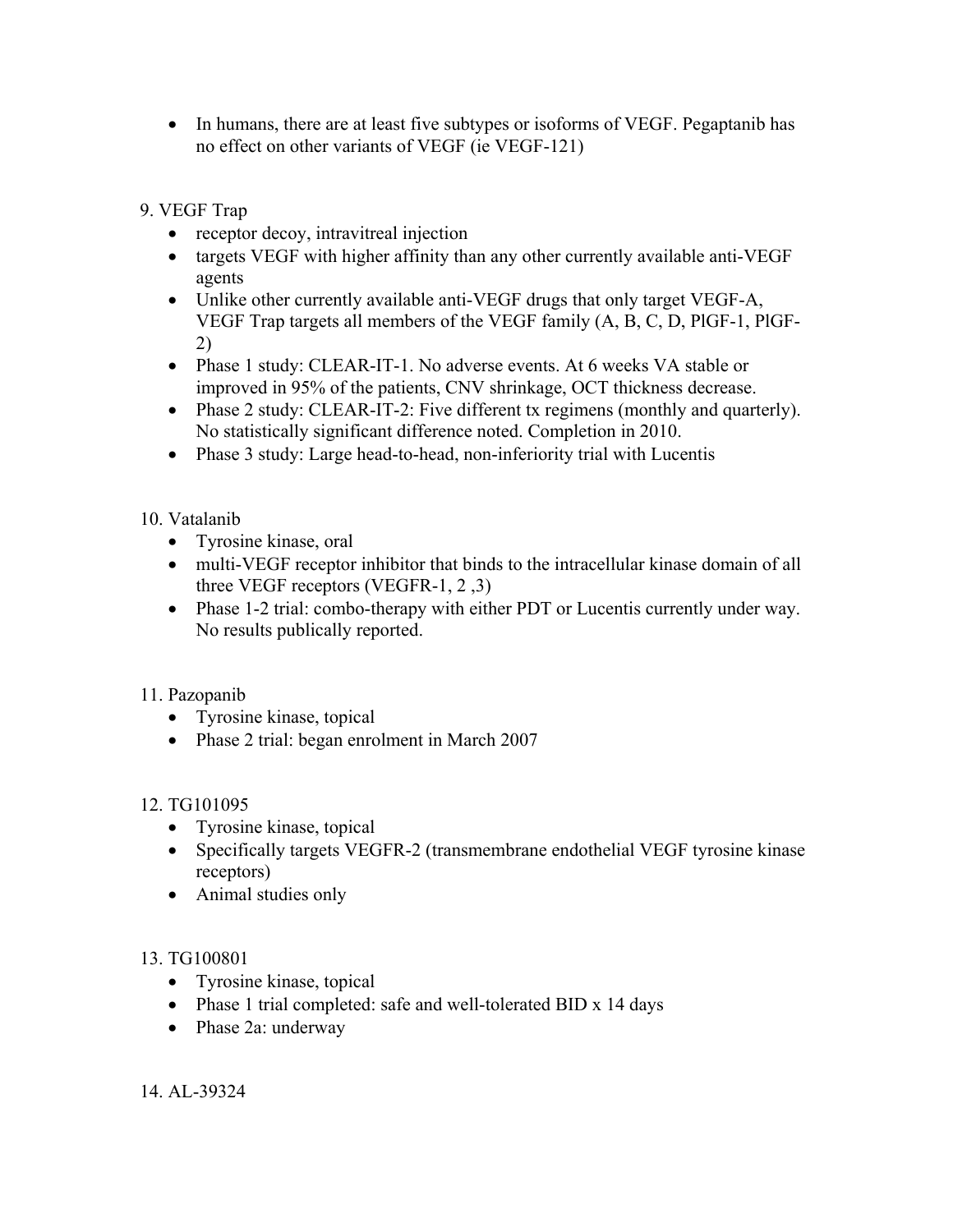- Tyrosine kinase, intravitreal injection
- Animal studies only

#### 15. AG013958

- Tyrosine kinase, subtenon injection
- Animal studies only

#### 16. JSM6427

- Selective  $\alpha$  v $\beta$ 1 integrin antagonist, intravitreal injection
- Integrins are cell surface receptors that mediate survival signals from the extracellular matrix.
- Certain subpopulations of integrins show increased expression on vascular endothelial cells participating in retinal neovascularization, and of these, only αvβ1 has been shown to also be upregulated in vascular cells in an animal model of CNV.
- Phase 1 trial: Ongoing

## **D. COMBRETASTATIN A4 PHOSPHATE (ZYBRESTAT, OXIGENE)**

## **1. Mechanism of action**

a. Vascular Disrupting Agent (VDA)

- OXiGENE believes that ZYBRESTAT is poised to become the first therapeutic product in a novel class of drug candidates called vascular disrupting agents (VDAs).
- target neovasculature associated with tumors or other diseases (macular degeneration) by disrupting the physical structure of the existing but pathologically abnormal vessels
- Vascular targeting strategies can be divided into two different approaches:
	- o antiangiogenic approach
	- o vascular disrupting approach
- Vascular disrupting agents (VDAs) target endothelial cells of the already established neovascular tissue leaving other blood vessels relatively unscathed.
- Selective CNV shutdown suggests a structural difference in endothelium of neovascular vessels compared to that of normal vessels.
	- o high rate of endothelial cell proliferation,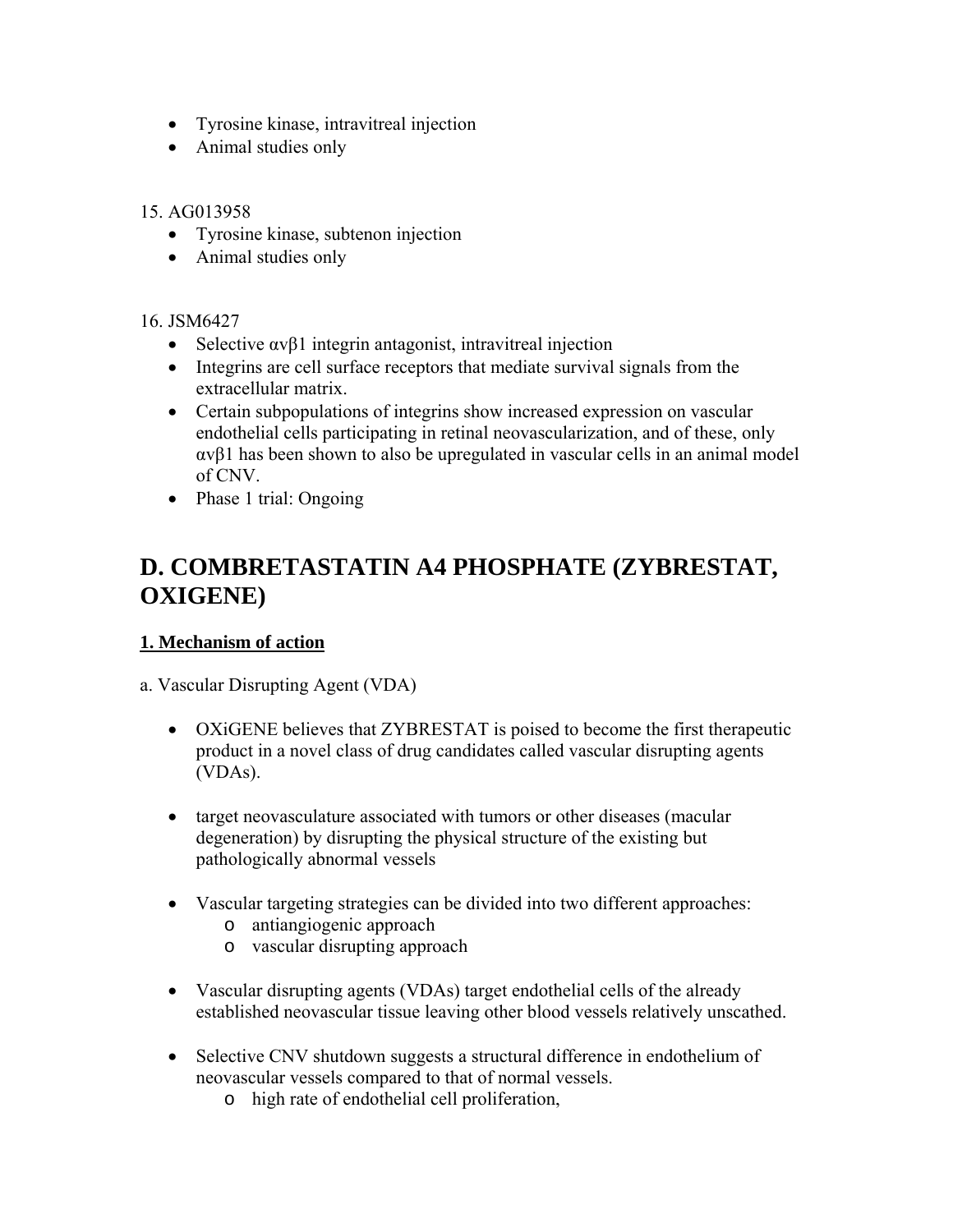- o the absence of pericytes,
- o abnormalities in the basement membrane
- o increased vascular permeability.
- o Absence of smooth muscle and pericyte coats.
- o highly dependent on tubulin cytoskeleton for their motility, invasion, attachment, alignment and proliferation
- Most VDA act by disruption of the cytoskeleton and cell-to-cell junctions
- Two types of VDA:
	- o small molecule
		- tubulin-binding agents (ZYBRESTAT)
		- **flavonoids**
	- o ligand directed VDAs
- Tubulin-binding agents
	- o Disruption of the endothelial cytoskeleton: acts on endothelial tubulin, causing depolymerisation of microtubules that results in conformational changes and loss of blood flow
	- o Loss of this cell-cell contact: disrupts the VE-cadherin/b-catenin complex that binds cells together. This increases vascular permeability and decreases blood flow

#### **2. Clinical Status**

#### a. Animal Studies

- Primate ocular penetration study: Reported positive results with two topical formulations of ZYBRESTAT (fosbretabulin).
	- o When applied topically to the surface of the eye the drug is absorbed and result in concentrations of drug in the retina and choroid that are within the expected therapeutic range.
- These results confirm results seen in earlier preclinical studies conducted in rabbits.

#### b. Human Studies

- Intravenous Combretastatin A4 Phosphate in Patients With Subfoveal Choroidal Neovascular Membranes (CNV) in Pathologic Myopia
- 22 subjects with CNV secondary to pathologic myopia at 20 sites in North America, Tiwan, and Russia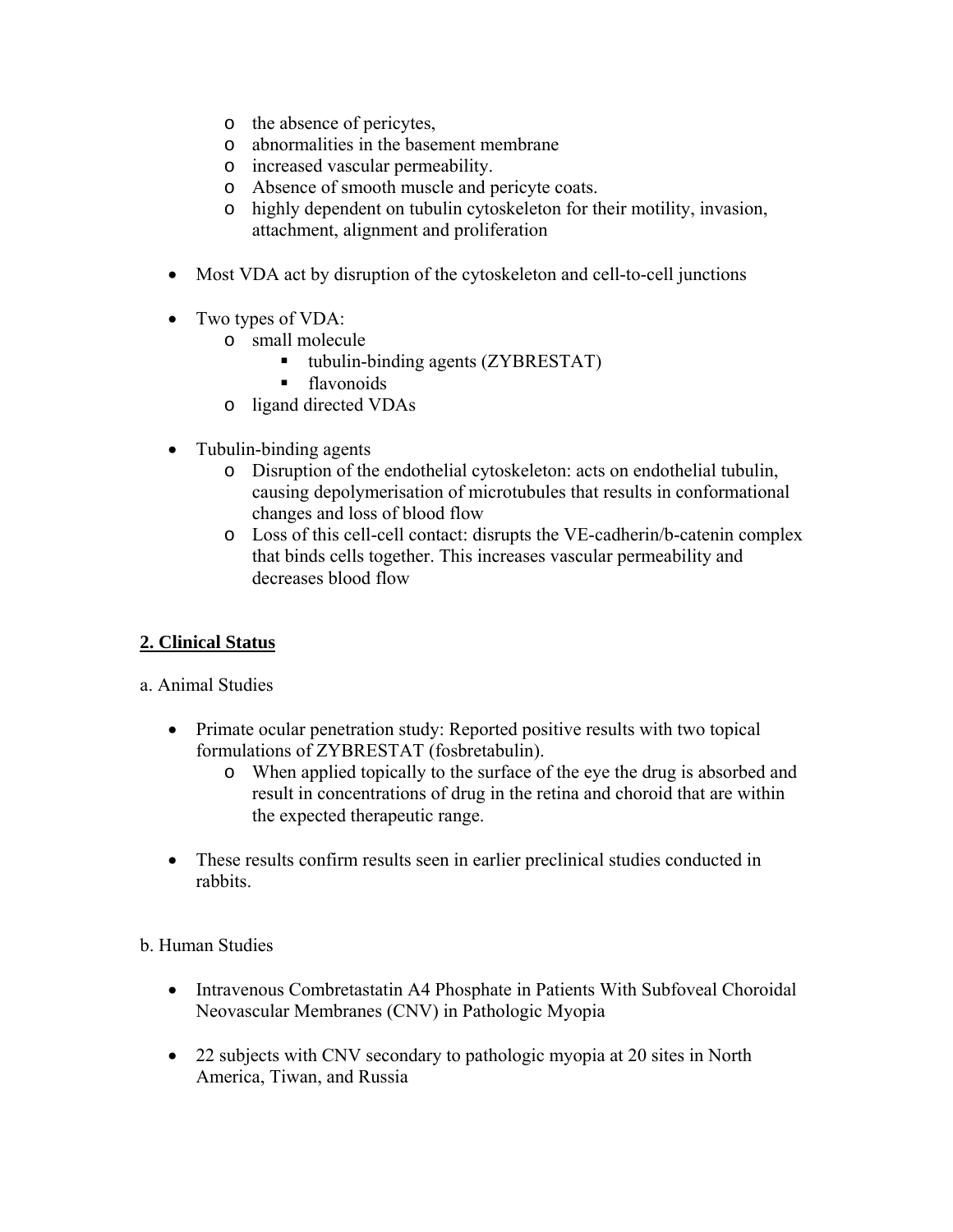- Subjects divided into 3 different IV dosages of Zybrestat
- Each subject received 2 IV infusions 1 week apart
- Results:
	- o all subjects in each of the 3 dosing groups maintained (i.e. a decrease of <3 or more lines) VA at 3 months follow-up
	- o Decreased size and leakage of CNV
	- o Some systemic effects, but none serious (headache (39.1%), hypoaesthesia (26.1%), nausea (21.7%), tachycardia (13%)
- c. Future Plans
	- The Company currently anticipates that it will file an IND for the topical ZYBRESTAT ophthalmology program by year-end (2008)
	- Has opted to undertake further preclinical studies to better understand the drug's therapeutic index and determine an optimal dosing regimen

## **E. ATG003 (MECAMYLAMINE, COMENTIS)**

#### **1. Mechanism of action**

- a. Nicotine is an agent of angiogenesis
	- Nicotine acts via nicotinic acetylcholine receptors (nAChR) that mediate fast synaptic transmission.
	- Some non-neuronal cells also express nAChR
		- o bronchial epithelial cells, endothelial cells, smooth muscle cells, and skin keratinocytes
		- o Nicotine is an exogenous agonist of the nAChR
		- o acetylcholine is the endogenous agonist of nAChRs and is synthesized and stored in ECs and blood cells, suggesting that acetylcholine may act as an autocrine factor in the cardiovascular system
		- o non-neuronal nAChRs are involved in the regulation of vital cell functions, such as mitosis, differentiation, organization of the cytoskeleton, cell-cell contact, locomotion, and migration
		- o Thus, acetylcholine may function as a local "hormone" that is able to modulate cell functions that require adaptation to new conditions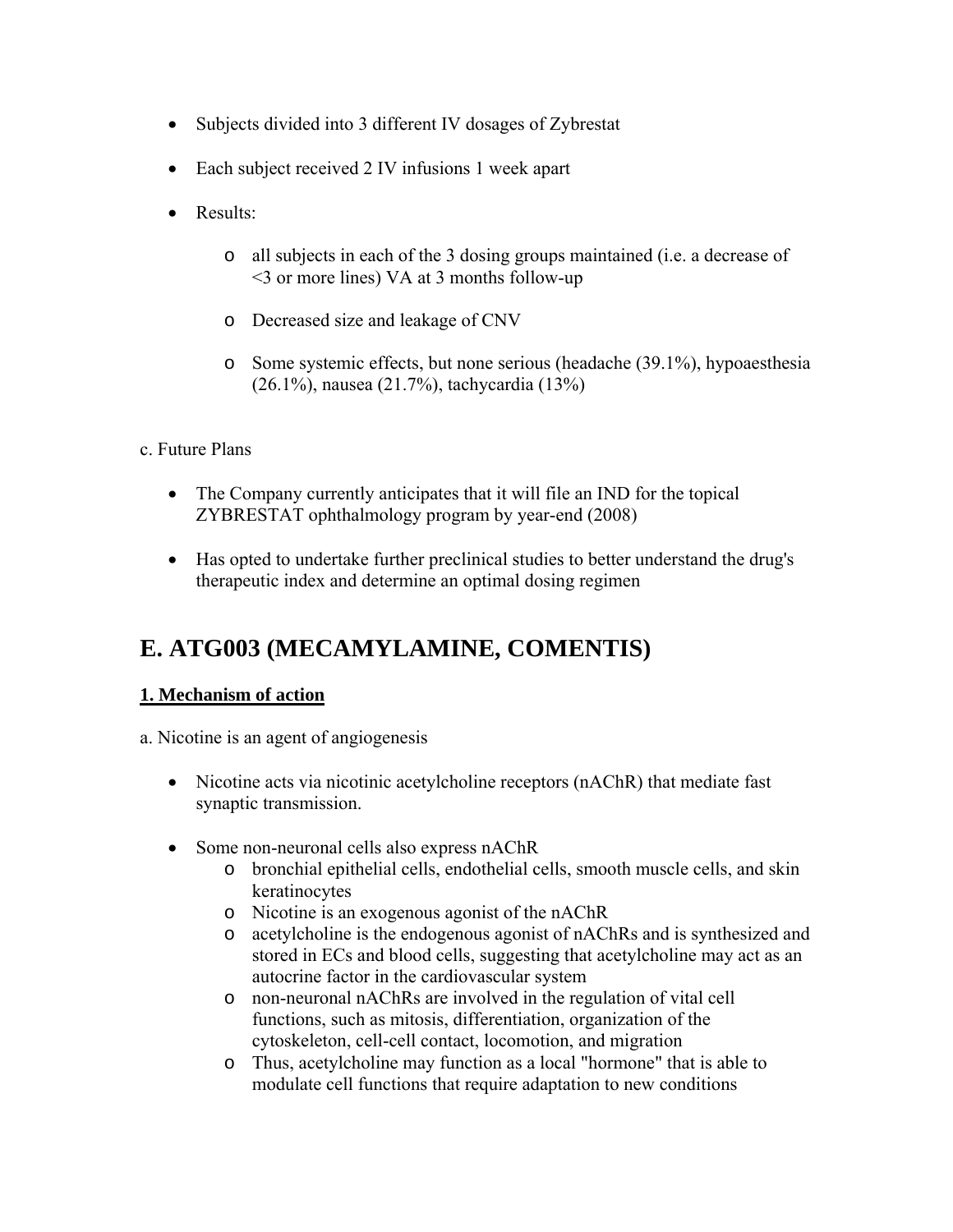- Nicotinic acetylcholine receptors (nAChR)
	- o best known for their role in neurotransmission,
	- o recently been demonstrated on vascular endothelial cells.
	- o Acetylcholine is their endogenous ligand,
	- o also stimulated by nicotine.
	- o By stimulating nAChR, nicotine promotes tumor angiogenesis as well as atherosclerotic plaque neovascularization.
- nicotine has a potent angiogenic effect
	- o nicotine increases endothelial cell proliferation, reduces apoptosis and increases capillary network formation in vitro
	- o nicotine enhances the angiogenic response to inflammation, ischemia, atherosclerosis and neoplasia
	- o nicotine is associated with increased blood flow and tissue growth
	- o there is an endogenous cholinergic pathway for angiogenesis. This cholinergic pathway may play a role in pathological as well as therapeutic angiogenesis
- the proangiogenic effects of nicotine are mediated by non-neuronal nAChR and might involve the elaboration of nitric oxide, prostacyclin and VEGF
	- o Antagonists of the nAChR abolished the proangiogenic effect of nicotine
	- o synthesis of nitric oxide was required for the angiogenic effect of nicotine
	- o Nicotine increased expression and activity of eNOS in vitro.
	- o Nicotine releases prostacyclin from human vascular endothelial cells. Several lines of evidence indicate that prostacyclin is involved in angiogenesis, and might contribute to the angiogenic effects of VEGF
	- o We also found that nicotine increased serum levels of VEGF.
- b. Relation to VEGF
	- two distinct but interdependent pathways for angiogenesis
	- the nAChR and VEGF receptor appear to mediate distinct but interdependent pathways of angiogenesis.
	- nAChRs are involved in the native angiogenic response, and that this pathway is distinct from those triggered by VEGF or FGF.
	- Nicotine induces morphological changes in endothelial cells identical to those induced by VEGF. Specifically, both agents cause endothelial cells to align themselves into whorls on a two-dimensional matrix
	- Neutralization of VEGF resulted in a significant but not complete inhibition of nAChR-mediated network formation.
	- Neutralizing antibodies against bFGF had no significant effect on nAChRmediated network formation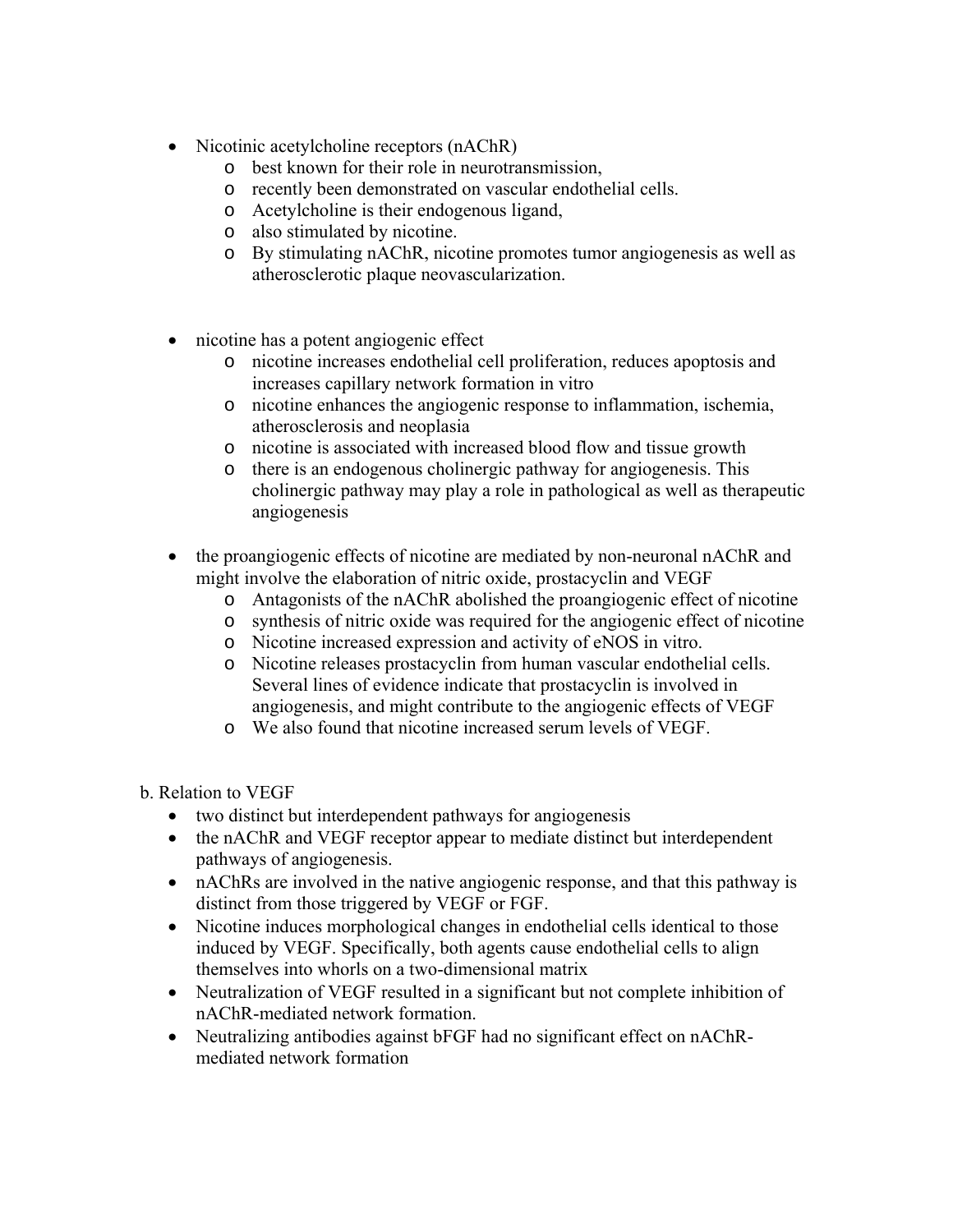- c. Tobacco smoke
	- tobacco smoke is a complex mixture of over 4,000 chemical constituents
	- The net effect of cigarette smoke on endothelial function might be quite different from that of nicotine alone.
- d. Mecamylamine
	- nonselective nAChR antagonist
	- completely and reversibly inhibited endothelial network formation
	- INVERSINE (Mecamylamine HCl) is a potent, oral antihypertension agent

#### **2. Clinical Status**

- a. Animal study (Kiuchi K, et al 2008)
	- nAChR was identified in retinal and choroidal microvascular endothelial cells,
	- the ability of endothelial cells to form tubules when grown in culture supplemented with VEGF was suppressed by mecamylamine.
	- Supplementation of the drinking water of mice with nicotine increased the size of CNV lesions in a mouse model of CNV
	- Nicotine enhancement of CNV was blocked by subcutaneous administration of mecamylamine (50 mg/kg/d) by an osmotic pump.
	- In the absence of nicotine, CNV formation was suppressed by the infusion of 50 mg/kg/d mecamylamine or by topical application 0.1 or 1% mecamylamine to the cornea.
	- ATG003 significantly inhibits laser-induced CNV in a mouse model of AMD. Topical delivery of ATG003 leads to high levels of the active drug in the retina and choroid with little reaching the systemic circulation.

b. Phase 1

- successfully completed a Phase I trial in January 2008
- promising pre-clinical efficacy studies. Good ocular penetration and little systemic absorption
- the first human study of an eye drop antiangiogenic therapy for AMD

#### c. Phase 2

#### *Safety and Efficacy of ATG003 in Patients With Wet AMD*

- This study has been completed.
- This is a Phase II randomized, double-masked study comparing the safety and efficacy of ATG003 (mecamylamine HCl) 1.0% and 0.3% ophthalmic solutions to placebo in patients with neovascular AMD
- Primary Outcome Measures: Visual Acuity (ETDRS)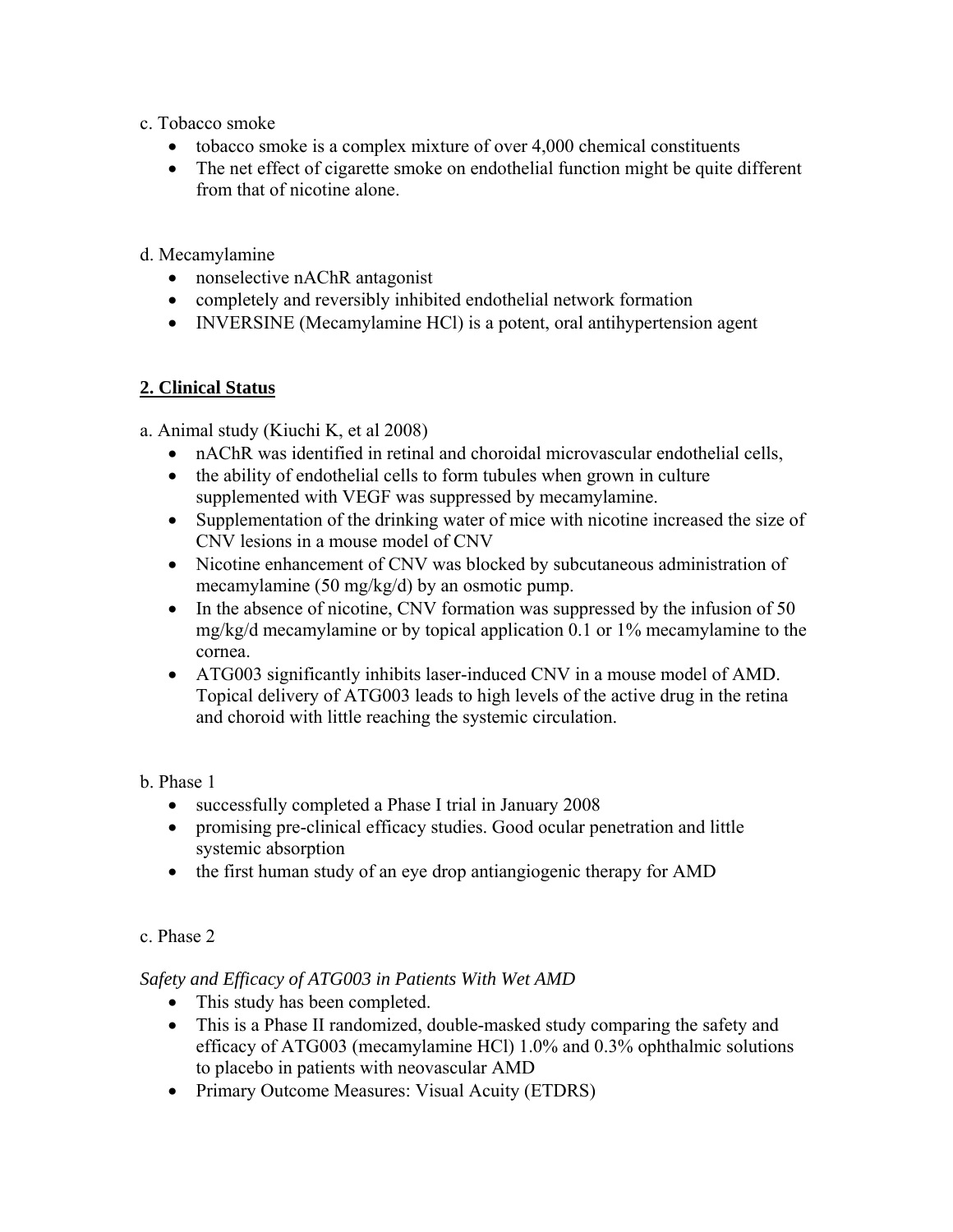- Secondary Outcome Measures: OCT, FA
- Estimated Enrollment: 330
- Study Start Date: March 2007
- Study Completion Date: September 2008

*Safety and Efficacy of ATG003 in Patients With AMD Receiving Anti-VEGF* 

- This study is currently recruiting participants
- PURPOSE: Double-masked, randomized, placebo-controlled study of the safety and preliminary efficacy of ATG003 (topical mecamylamine) in patients receiving maintenance injections of either ranibizumab or bevacizumab.
- Primary Outcome Measures: To evaluate the safety of ATG003 [ Time Frame: Day 1 - Week 50 ]
- Secondary Outcome Measures: To evaluate the efficacy of ATG003 [ Time Frame: Day 1 - Week 50 ]
- Estimated Enrollment: 60
- Study Start Date: February 2008
- Estimated Primary Completion Date: February 2009
- TRIAL ARMS
	- o Placebo Comparator Drug: Placebo eyedrops, BID, 48 weeks
	- o Experimental Drug: ATG003 (mecamylamine). 1% Ophthalmic solution, eyedrop BID, 48 weeks

## **F. PAZOPANIB (GW786034, GSK)**

## **1. Mechanism of action**

a. Multitargeted tyrosine kinase inhibitor (Expert Opin Investig Drugs. 2008 Feb;17(2):253-61.)

- second-generation multitargeted tyrosine kinase inhibitor
- Pazopanib is an investigational, oral angiogenesis inhibitor used to treat renal cell carcinoma. Pazopanib is currently in Phase III development for the treatment of advanced or metastatic RCC
- effective against:
	- o VEGF receptor-1, -2, and -3,
	- o Platelet-derived growth factor receptor-alpha, and beta (PDGFR)
	- o c-kit
- Pazopanib is an oral, investigational angiogenesis inhibitor targeting vascular endothelial growth factor receptor (VEGFR), platelet-derived growth factor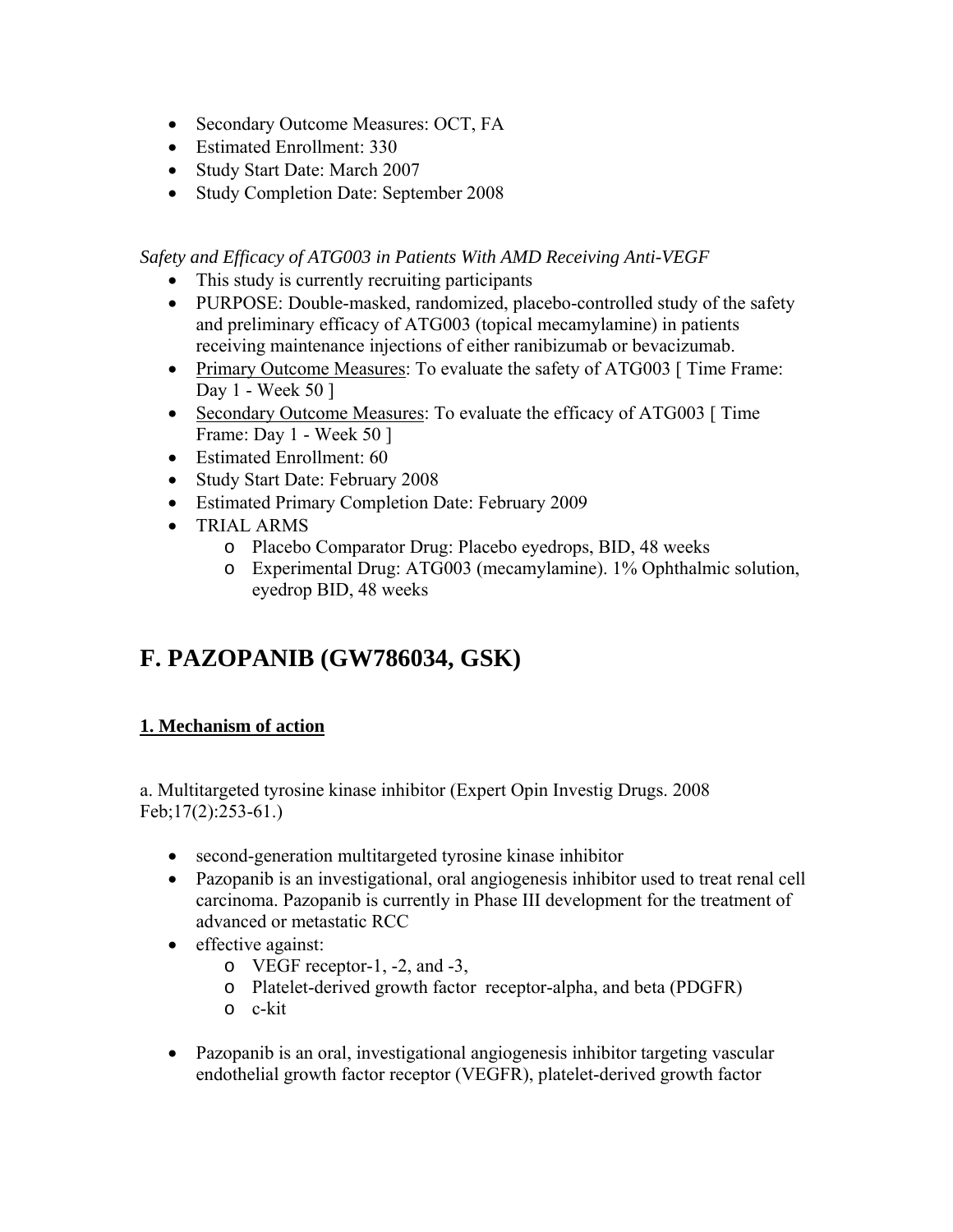receptor (PDGFR), and c-kit, key proteins responsible for tumor growth and survival

- vascular endothelial growth factor (VEGF), platelet-derived growth factor (PDGF), fibroblast growth factor (FGF), angiopoietins, etc., act by binding to tyrosine kinase receptors on endothelial and other stromal cells
- **Members of the VEGF family (VEGF-A, VEGF-B, VEGF-C, and VEGF-D) bind** to the corresponding receptor tyrosine kinases (VEGFR1, VEGFR2, and VEGFR3). Mol Cancer Ther2007;6(7). July 2007
	- o VEGFR2 is the primary tyrosine kinase receptor mediating downstream events such as vascular permeability, endothelial cell proliferation, invasion, migration, and survival
	- o Other receptors, such as PDGF receptors, are expressed on multiple cell types, including pericytes and smooth muscle cells, and regulate pericyte differentiation and vascular survival
	- o Stem cell factor receptor (Kit) is expressed on primitive hematopoietic cells, melanocytes, and germ cells and has been implicated in the pathogenesis of several human malignancies

### **2. Clinical Status**

a. Animal

- Preclinical evaluation has revealed excellent antiangiogenic and antitumor activity
- Preclinical studies show that pazopanib is a potent inhibitor of all three VEGF receptors

#### b. Phase 1

• Concluded with good safety and tolerability with 38 healthy volunteers

#### c. Phase 2

### *A Study to Evaluate the Pharmacodynamics, Safety, and Pharmacokinetics of Pazopanib Drops in Adult Subjects With Neovascular AMD*

- This study is currently recruiting participants.
- PURPOSE: This is a 28 day study to evaluate the pharmacodynamic effect of pazopanib eye drops on the central retinal thickness of AMD patients
- Phase 2 clinical trial
- Primary Outcome Measures: central retinal thickness measured by OCT [Time] Frame: at each weekly visit for 4 weeks]
- Secondary Outcome Measures: Retinal morphology, neovascular size, and lesion size and characteristics, Change in visual acuity [Time Frame: at each weekly visit for 4 weeks]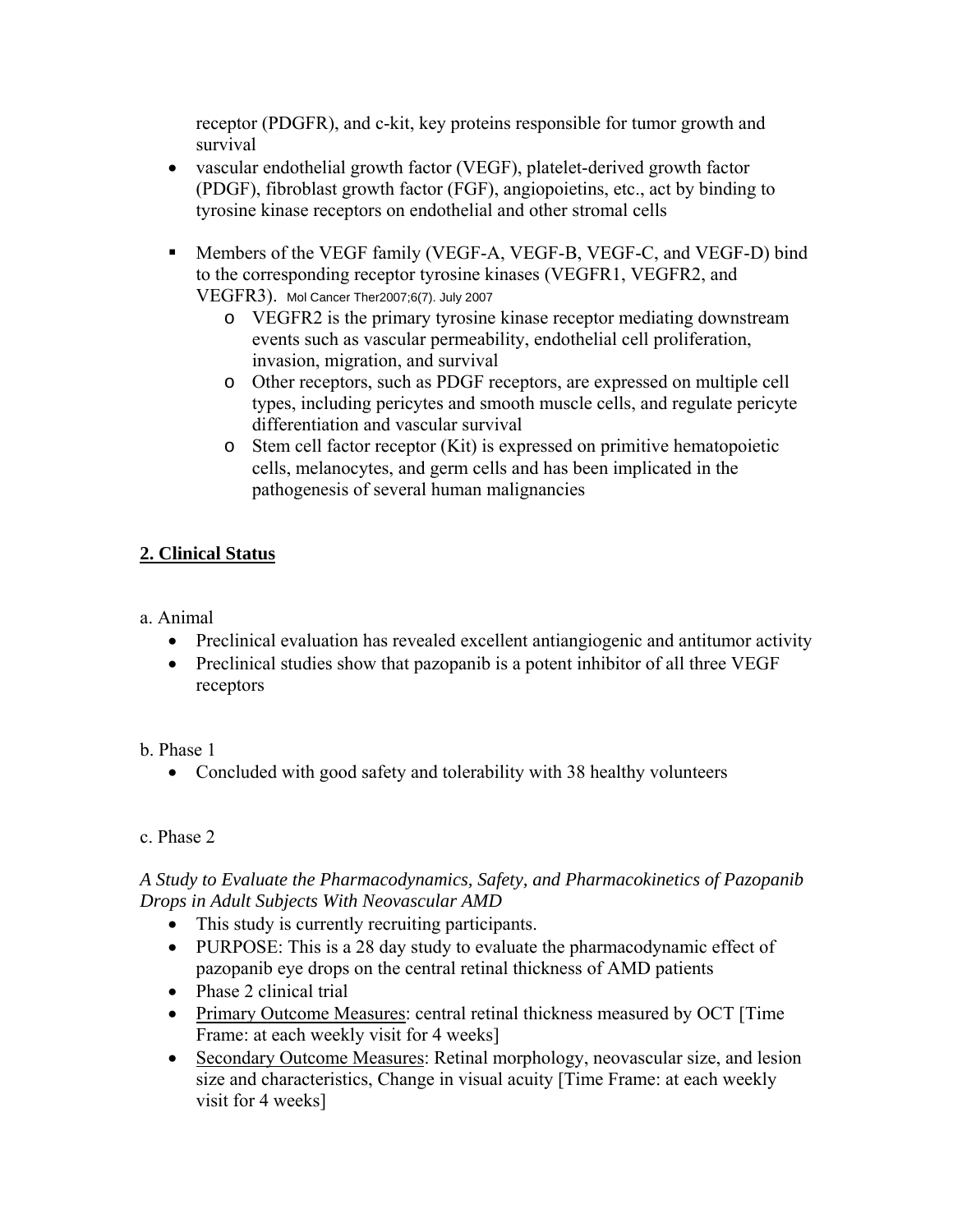- Estimated Enrollment: 60
- Study Start Date: December 2007
- Estimated Study Completion Date: September 2008

*Pazopanib Eye Drops in Subjects With Neovascular Age-Related Macular Degeneration* 

- This study is currently recruiting participants
- This is a two month study to allow continued treatment with pazopanib eye drops. Study may be extended to 5 months.
- Phase 2
- Drug: Pazopanib (5 mg/mL, TID) for 28 days, Pazopanib (2 mg/mL, TID) for 28 days, Pazopanib (5 mg/mL, QD) for 28 days
- Primary Outcome Measures: Safety and tolerability by ophthalmic examinations, vital signs, clinical laboratory tests performed monthly and AE reporting
- Secondary Outcome Measures: Change in visual acuity, central retinal thickness retinal (measured monthly by OCT), neovascular size lesion size and characteristics (measured fundus photography)
- Estimated Enrollment: 99
- Study Start Date: June 2008
- Estimated Study Completion Date: May 2009

## **G. TG100801/ TG101095 (TargeGen)**

## **1. Mechanism of action**

- Recent studies have shown that VEGF-induced vascular leakage is mediated by cytoplasmic protein kinase members of the Src proto-oncogene family.
	- o Inhibitors of Src kinase activity prevent VEGF-induced vascular permeability, block angiogenesis, and reduce edema and functional loss.
	- o Investigators working with mice and rabbits found that VEGFR/Src kinase antagonists may be applied topically in eye drop form, accumulate at high levels in the retina, retain biological activity, and strongly inhibit VEGFmediated vascular leakage.
	- o While Src kinase activity appears critical for VEGF-induced permeability, it appears not to affect other physiologically important effects of VEGF. Thus, inhibiting Src kinase may be potentially safer than other anti-VEGF therapies
- a small molecule, topically applied, multi-target kinase inhibitor
	- o multitargeted kinase inhibitors have the potential to take us beyond VEGF.
	- o The inhibition of multiple targets simultaneously tends to result in a robust therapeutic effect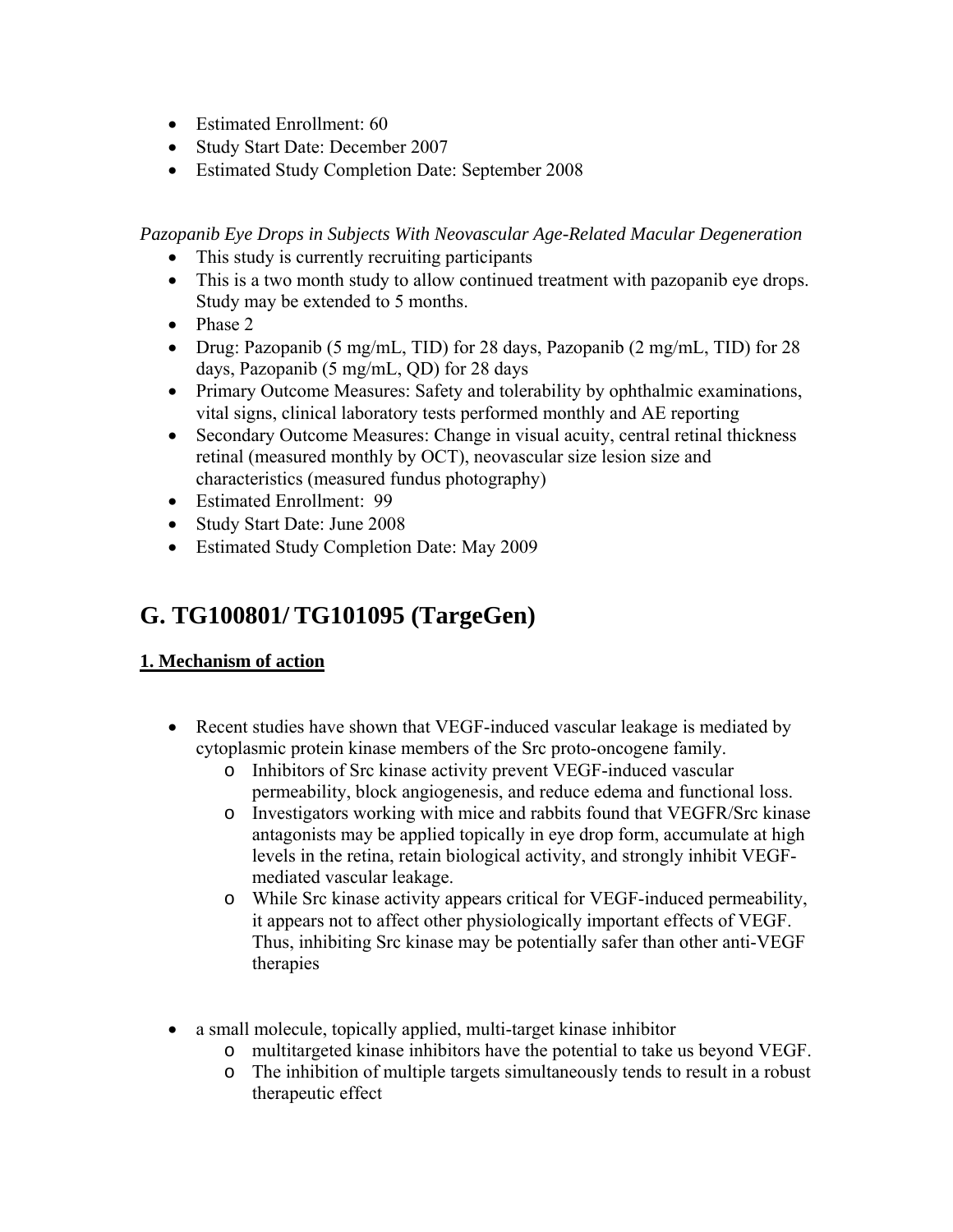- TG100801 is actually a prodrug. The active form is TG100572.
	- o The prodrug allows even better penetration and greater VEGF inhibition than the actual drug itself
- It's in the class of tyrosine kinase inhibitors, working on kinases that are involved in the vascular endothelial growth factor (VEGF)-signaling pathway.
	- o It inhibits downstream VEGF activation of endothelial cells and blocks the effect of VEGF on the receptors
- Topical administration results in very high levels at the choroid.
	- o appears to enter the eye via a trans-scleral entry route
	- o Kinase inhibitors may not be suitable for systemic administration, particularly from the safety perspective.

TG101095 was designed to inhibit both VEGFR and JAK2

- JAK2: a key signaling kinase downstream of erythropoietin (EPO)
- EPO linked to the pathogenesis of diabetic retinopathy (DR)

#### **2. Clinical Status**

a. Preclinical / Animal

- Inhibits VEGF and CNV growth multiple animal models
	- o VEGF induced vascular permeability model
	- o Ryan laser-induced CNV model
	- o similar efficacy as pegaptanib sodium, bevacizumab, VEGF Trap, and other drugs that have been tested in these models
- Twice daily application of 1% TG101095 has been shown to reduce CNV in the murine laser-induced model
- Scheppke et al.
	- o established a role for Src and Yes kinases in VEGF-mediated retinal vascular permeability
	- o showed that topical application of a VEGF receptor Src–Yes kinase inhibitor can essentially eliminate retinal edema in animals
- Doukas et al.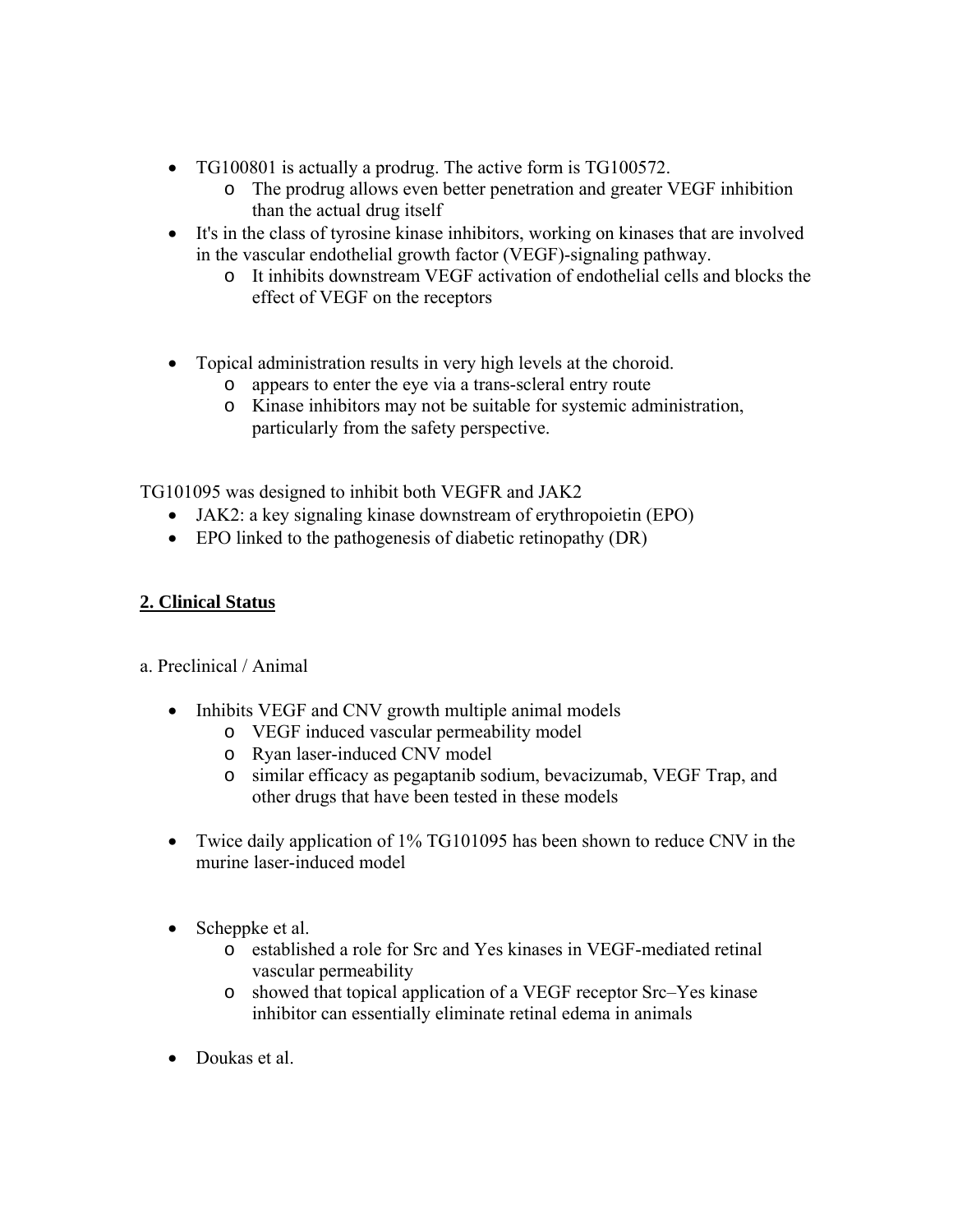- o showed that a topical multitargeted kinase inhibitor of VEGF, PDGF, and FGF pathways can reduce choroidal neovascularization and retinal edema in animals
- o Neither TG100801 nor TG100572 were detectable in plasma following topical delivery of TG100801, and adverse safety signals (such as weight loss) were not observed even with prolonged dosing schedules.

## b. Phase 1

• phase I trial completed in February 2007, TG100801 was well tolerated by 42 healthy volunteers when administered topically twice daily for 14 consecutive days

### c. Phase 2

### *Open-Label, Pilot Study of TG100801 in Patients With Choroidal Neovascularization Due to AMD*

- This study is ongoing, but not recruiting participants.
- PURPOSE: evaluate the ability of topical administration of TG100801 to reduce the amount of fluid in the retina in patients with AMD following 30 days of treatment
- Primary Outcome Measures: Change from baseline in central retinal/lesion thickness as measured by OCT
- Secondary Outcome Measures: Mean/median change in visual acuity from baseline.
- Intervention: Eye drop at each of 2 doses, twice a day, 30 days
- Estimated Enrollment: 40
- Study Start Date: July 2007

## **H. OT551 (Othera)**

## **1. Mechanism of action**

a. Down-regulate overexpression of nuclear factor kappa B (NF-kB)

#### b. NF-kB

- Transcription factor
	- o Turns genes on and off
	- o Involved in regulation of approximately 2000 genes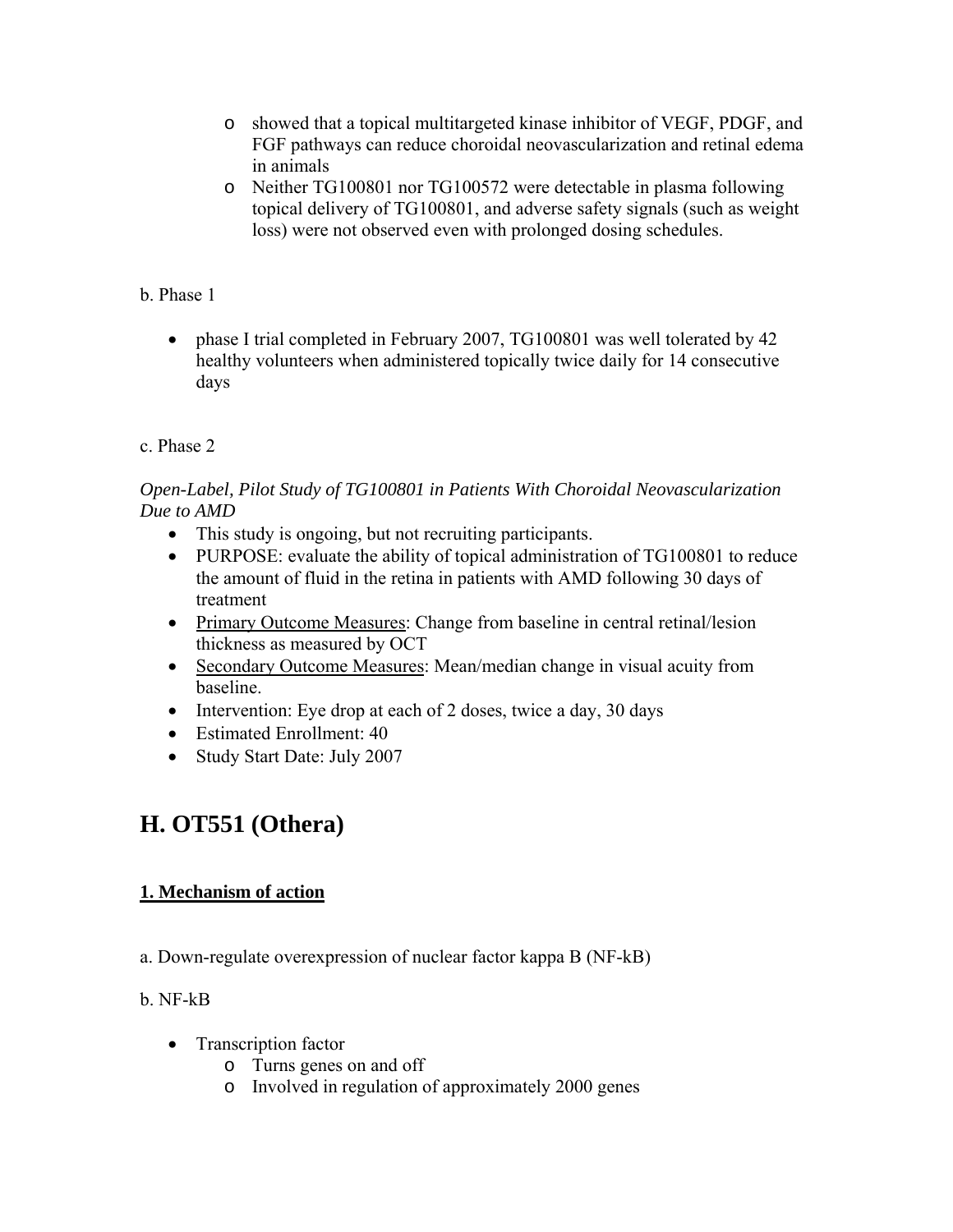- Genes regulated fall into 4 broad functional categories:
	- o immunoregulatory and inflammatory genes
	- o anti-apoptotic genes
	- o genes that positively regulate cell proliferation
	- o genes that encode negative regulators of NF-kB
- Immunoregulatory and inflammatory effects
	- o Needed for proper immune system function
	- o NF-kB activates innate and adaptive immune responses
	- o Most inflammatory agents mediate their effects through the activation of NF-kB
	- o Antiinflammatory agents (including ASA) suppress NF-kB
	- o NF-kB ties together inflammation and cancer
- anti-apoptotic effects
	- o NF-kB is also an inhibitor of programmed cell death
	- o NF-kB activates the several genes that are known to block the induction of apoptosis by TNF-a and other pro-apoptotic agents
	- o NF-kB is a part of the cells' autodefense mechanism
	- o may mediate desensitization, chemoresistance, and radioresistance
	- o NF-kB can attenuate the apoptotic response to anticancer drugs and ionizing radiation
	- o crucial role of NF-kB in cell survival
- Cell proliferation
	- o NF-kB is constitutively active in most tumor cell lines
	- o Several carcinogens activate NF-kB
	- o Numerous NF-kB-regulated cytokines are growth factors for tumor cells.
	- o NF-kB activation can mediate cellular invasion and angiogenesis
	- o NF-kB activation can mediate metastasis
	- o Suppression of NF-kB in tumor cells inhibits proliferation, causes cell cycle arrest, and leads to apoptosis
- c. Effects of NF-kB inhibition
	- antioxidative
	- antiangiogenic
	- antiinflammatory

## **2. Clinical Status**

- a. Preclinical / Animal
	- OT-551 may protect retina from oxidative damage